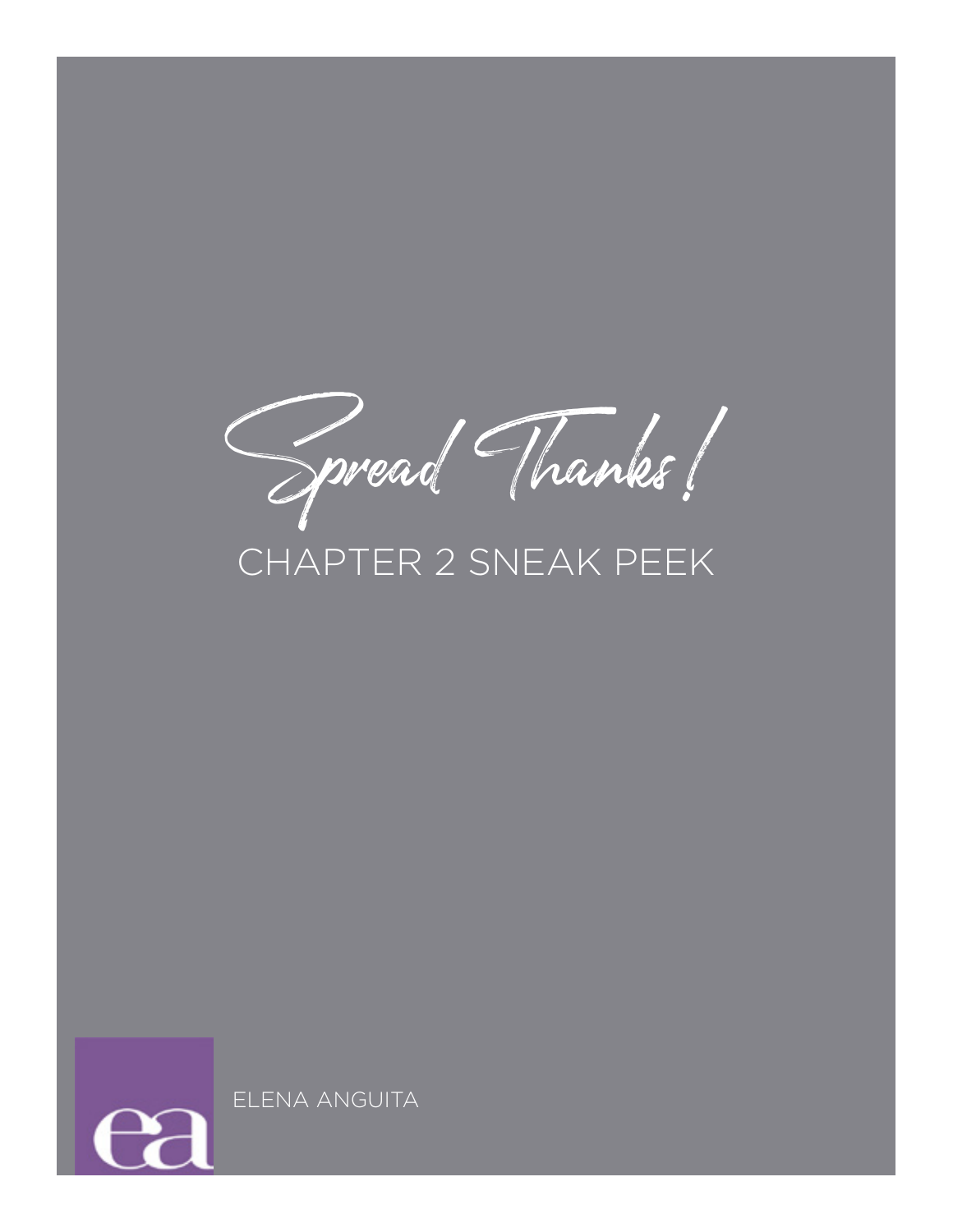

## Welcome!

Below is an excerpt from my book Spread Thanks that I wanted to share with you, dear reader, in the hopes it touches something inside you, that it reconnects you with those you hold close to your heart, whether alive or not, and that it reminds you of the power of pouring your love onto the paper. Through your handwriting, you have the ability to give of yourself so generously and gift someone your gratitude and so much more.

Thank you for your time and attention. I appreciate you.

With love and gratitude,

Elena

#### **CONNECT**

Please share what's happening with us. We really want to hear your stories. Email us a two sentence check-in or your daily miracles and amazing experiences to: hello@SpreadThanks.com. Use #spreadthanks on social media and we will find you!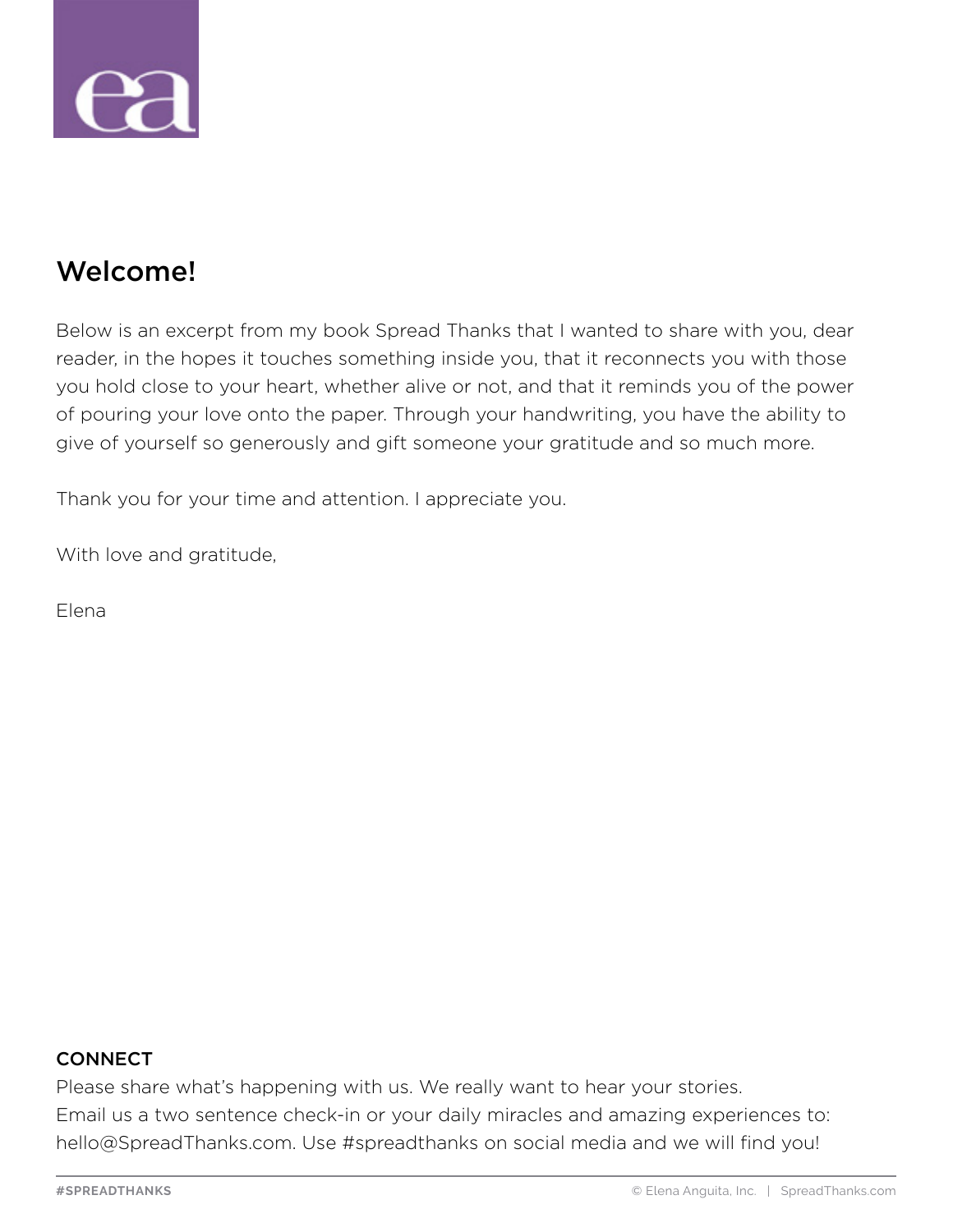

#### Spread Thanks Chapter Preview

#### Table of Contents:

Introduction: The Simplicity of Saying Thank You Chapter 1: A Wandering Soul Gets a Big Whoosh Chapter 2: Putting Pen to Paper Chapter 3: Your Daily Routine in 3 Easy Steps Chapter 4: Saying Thank You Each Day Chapter 5: Staying Motivated and Moving Forward Chapter 6: Saying Thank You in Past Tense Chapter 7: Saying Thank You in Advance – Two Miracles in One Chapter 8: Expect the Unexpected Chapter 9: The Spread Thanks Revolution Conclusion: A Thank You Card for the World

### Chapter 2 Excerpt – Putting Pen to Paper

#### More than Just Words on Paper

It was just an ordinary day and I was clearing out my bedroom closets, when I looked down and my heart caught in my throat. I saw my mother's handwriting peeking out from under a stack of photographs and greeting cards from years gone by. I recognized her handwriting immediately. I could hardly believe it had been 10 years since she had passed away, so I was even more in awe of finding this treasure.

As I gently picked up the first card, I noticed several more from her underneath, and I wistfully decided to read each one that morning, despite the pangs of longing for her that I still felt in my heart. As I opened the first card, I could see it was a humorous one that she had sent me to congratulate me after ending a terrible job. As I read her funny note, in her unmistakable handwriting, I was instantly transported in time to the event that triggered the card. Omigosh, it felt like forever ago. I chuckled at her words and was reminded of her wit, bone-dry and somewhat sarcastic but, oh so sharp! How thoughtful of Mom to send me a card, and how like her to make a joke of it, in such a time of "crisis." I loved that about her.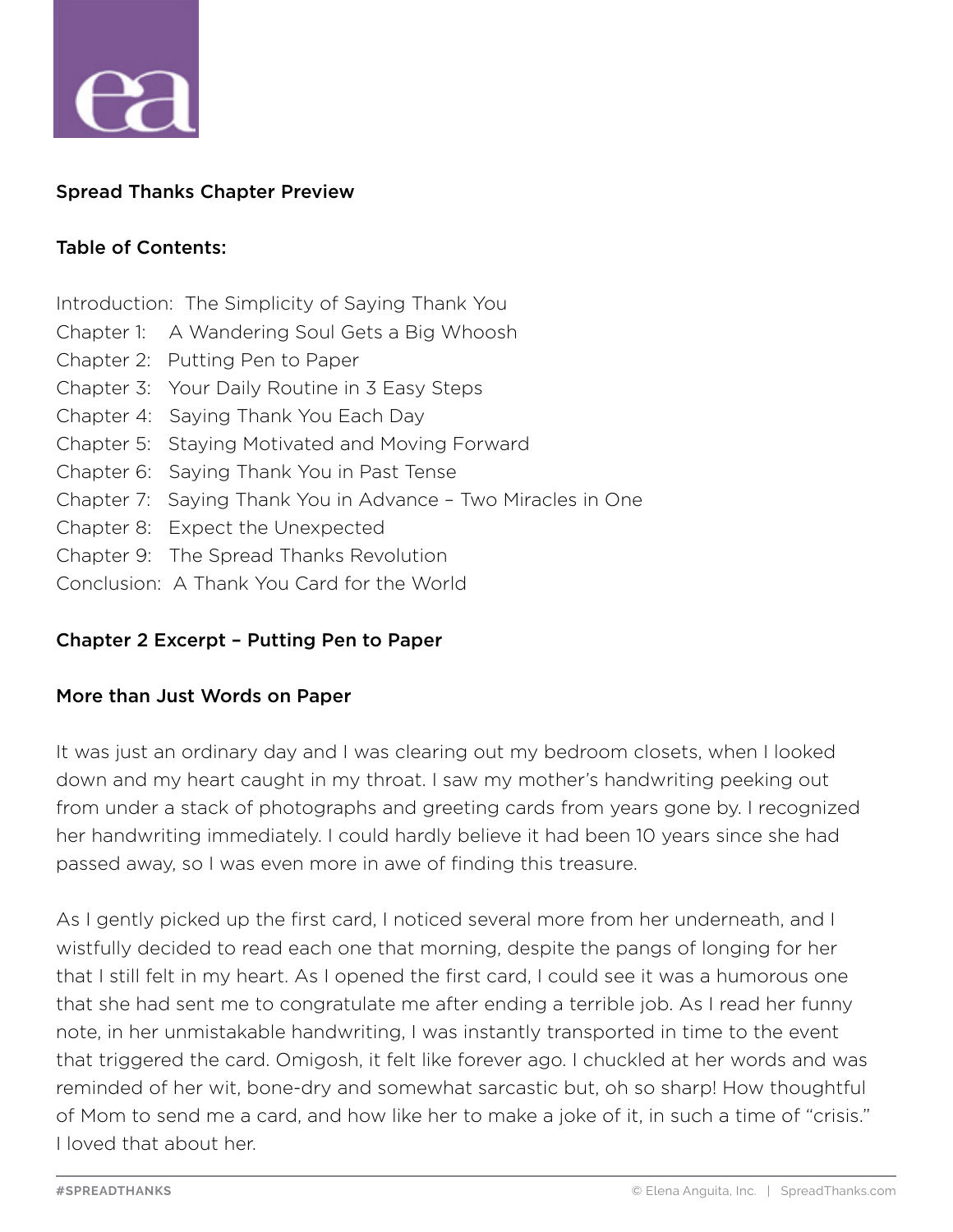

I smiled and eagerly opened the next one, which was a birthday card in which she had simply written, "Much love, Mom". Again I felt transported back in time and I felt her presence, her love, and her support. I continued the exercise of opening and reading her cards, thoroughly enjoying the experience of traveling through time and feeling her with me again.

Then I came upon the last card, one she had written during her illness, and I noticed the stark difference in her handwriting, which was weak and especially hard to decipher. My eyes welled with tears as I felt a flood of emotions wash over me, this time recalling the dark days that passed from the time she was first diagnosed with lung cancer, to the chemo and radiation treatments, and her eventual death. I closed the last card and gently wept. It was quite the unexpected journey.

After a few minutes, I returned to my task, and that's when my eyes caught sight of my grandmother's writing. I called her Nana and just glancing at the envelope, her image sprung to mind immediately. My Nana was a petite woman, barely 4' 11" tall, but with stately elegance and impeccable taste. She would walk into a room, shoulders high, in her matching outfit, stiletto heels, and gloves (of course) and people would stop and watch her. To me, Nana was, and always will be, the most elegant and loving woman I ever knew.

As I began reading her letter, I realized she'd sent it to me when I first went away for job training with IBM. As I felt her presence, a whole new set of memories came to mind. I remembered it was Nana who got the house ready for us when we needed to move back to America. It was she who would cook extraordinary holiday meals and she made the best fudge known to man. But most especially, as I was reading her letter, I felt her loving energy, which was so patient, so sweet, so fabulous, and could only come from My One and Only Nana.

Eventually I made my way through the papers and cards, and near the end of the process, I found a card from my niece Kelly. It was a thank you note she had written when she was 11 or 12, thanking me, her "Aunt Elena", for a birthday present. From the handwriting, I could tell Kelly was not yet in high school and sure enough, just from holding her card in my hand, I could see her in my mind's eye at that age, full of energy and enthusiasm, such an affectionate child. She was one who was always eager for hugs and saying "I love you." Face beaming with a great smile, she would always see a glass as being half full. I felt a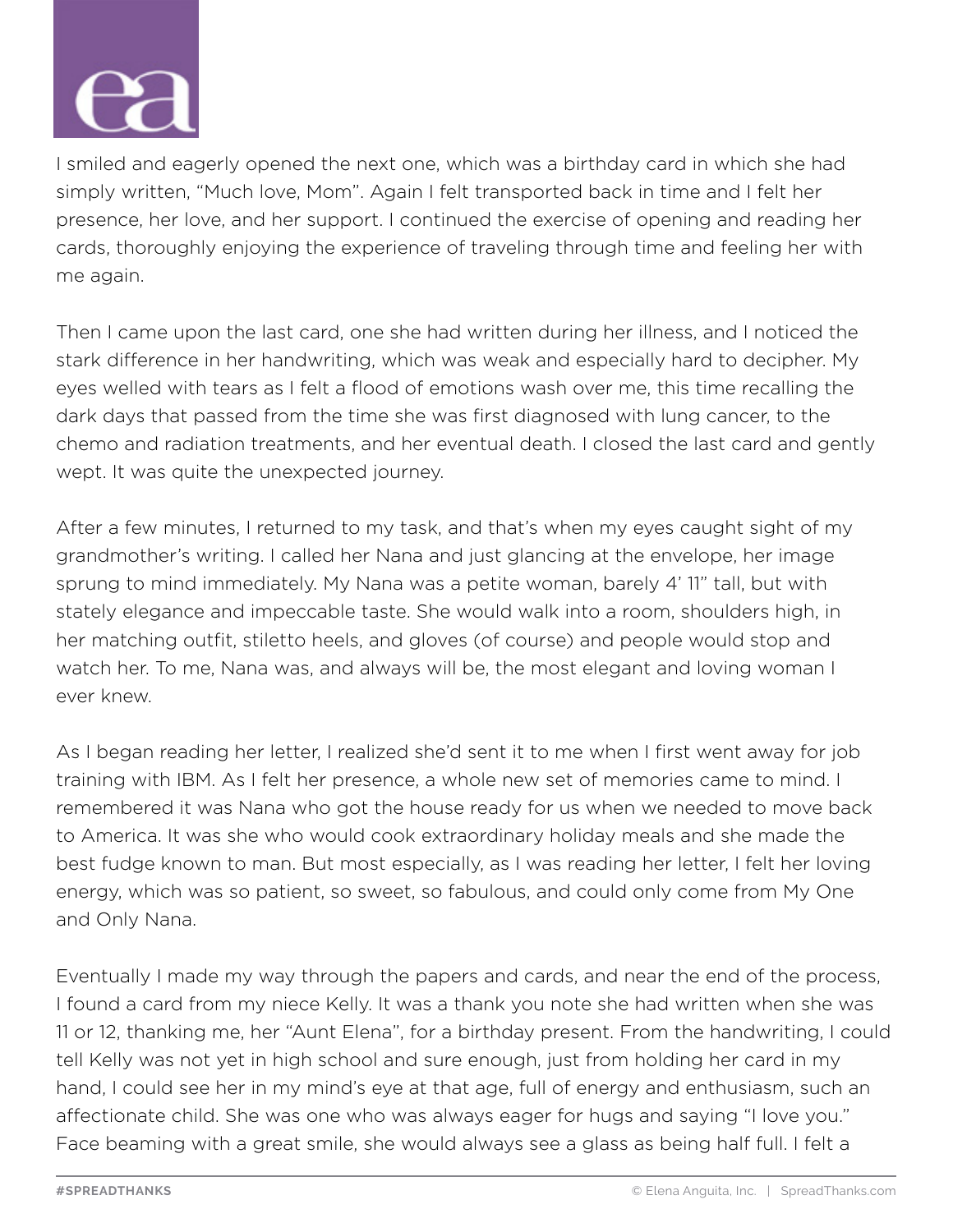

smile on my face recalling the famous Kelly story when she was learning to ride a bike and fell "hard" on the gravel road. She got up right away, looked at her Dad and exclaimed, "Daddy, daddy, did you see how far I went?"

As I closed Kelly's card and tucked it back away with the others, I was amazed at the evocative power of handwriting. I was literally transported in time with each note I read and I felt the presence of those special people, conveying their essence and their state of mind just from the mere appearance of their words on those pages.

There was something very special not only about the notes but about the handwriting itself. Could I have stumbled upon something?